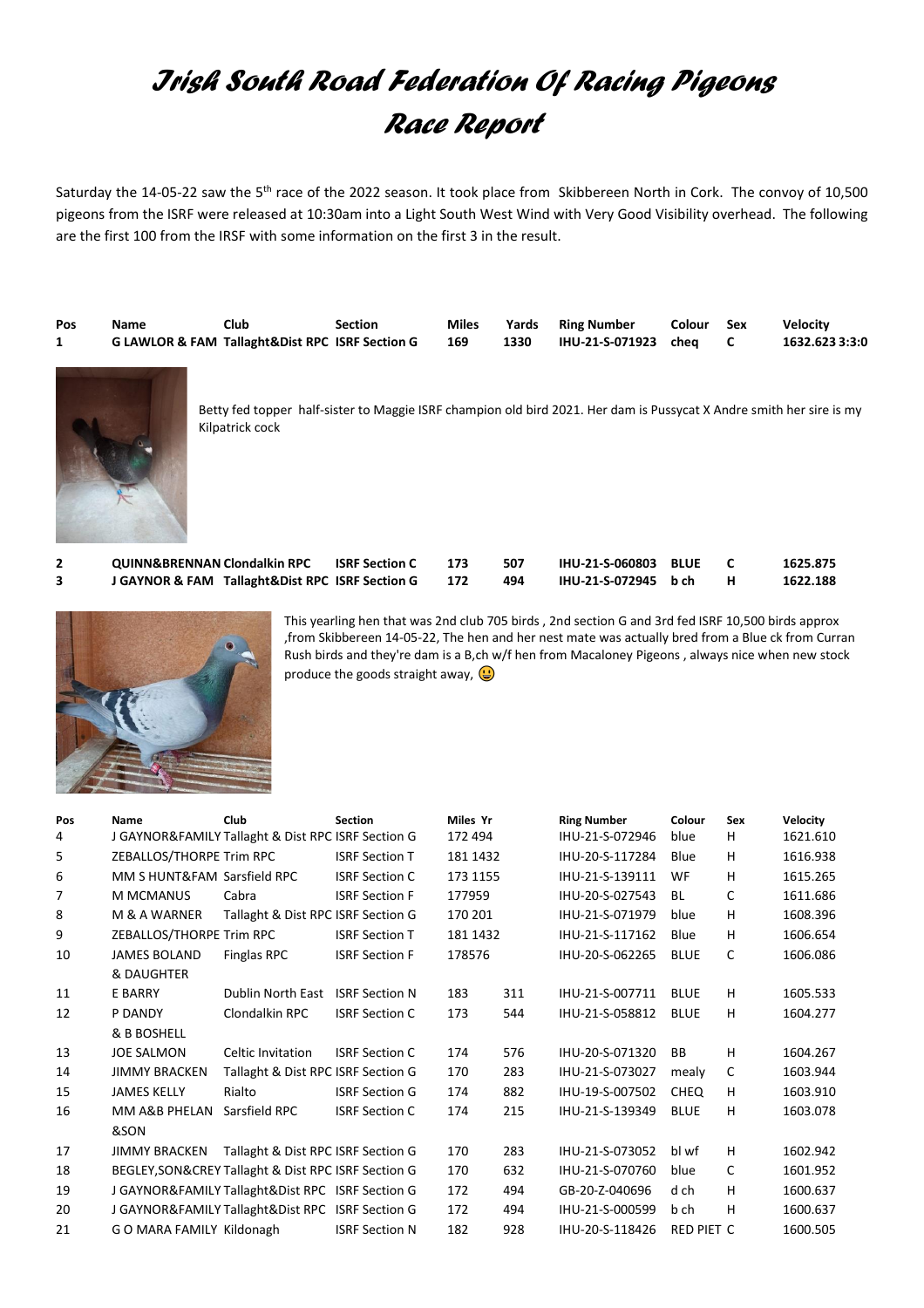| 22 | MM S HUNT&FAM Sarsfield RPC       |                                                      | <b>ISRF Section C</b> | 173 | 1155           | IHU-21-S-139064 | PIED         | H            | 1600.463 |
|----|-----------------------------------|------------------------------------------------------|-----------------------|-----|----------------|-----------------|--------------|--------------|----------|
| 23 | PAT BYRNE&FAM                     | Sarsfield RPC                                        | <b>ISRF Section C</b> | 174 | 1543           | GB-21-D-019745  | <b>CHEQ</b>  | С            | 1600.397 |
| 24 | <b>JOE SALMON</b>                 | Celtic Invitation                                    | <b>ISRF Section C</b> | 174 | 576            | IHU-20-S-071331 | BB           | Н            | 1599.944 |
| 25 | J GAYNOR & FAM                    | Tallaght & Dist RPC ISRF Section G                   |                       | 172 | 494            | IHU-21-S-072948 | b ch         | С            | 1599.933 |
| 26 | <b>JOE SALMON</b>                 | Celtic Invitation                                    | <b>ISRF Section C</b> | 174 | 576            | IHU-20-S-071309 | BB           | Н            | 1599.388 |
| 27 | <b>JOHN KILLEEN</b>               | Sarsfield RPC                                        | <b>ISRF Section C</b> | 174 | 1216           | IHU-21-S-121930 | <b>BLUE</b>  | C            | 1598.974 |
| 28 | CULLY & GROGAN Finglas RPC        |                                                      | <b>ISRF Section F</b> | 177 | 1281           | IHU-21-S-091635 | <b>BLUE</b>  | н            | 1598.370 |
| 29 |                                   | T REDMOND@SON Dublin South West ISRF Section G       |                       | 174 | 1543           | IHU-20-S-051996 | <b>BLUE</b>  | С            | 1598.319 |
| 30 | CULLY & GROGAN Finglas RPC        |                                                      | <b>ISRF Section F</b> | 177 | 1281           | IHU-21-S-117964 | <b>CHEQ</b>  | С            | 1598.234 |
| 31 | CULLY & GROGAN Finglas RPC        |                                                      | <b>ISRF Section F</b> | 177 | 1281           | IHU-20-S-060916 | <b>BLUE</b>  | $\mathsf{H}$ | 1598.098 |
| 32 | J FARRELL                         | Cabra                                                | <b>ISRF Section F</b> | 176 | 1655           | IHU-21-S-052937 | BL           | H            | 1598.093 |
| 33 | P DANDY                           | Clondalkin RPC                                       | <b>ISRF Section C</b> | 173 | 544            | IHU-21-S-05881  | <b>BLACK</b> | $\mathsf{C}$ | 1597.974 |
|    | & B BOSHELL                       |                                                      |                       |     |                |                 |              |              |          |
| 34 | P DANDY                           | Clondalkin RPC                                       | <b>ISRF Section C</b> | 173 | 544            | IHU-21-S-058865 | <b>CHEQ</b>  | C            | 1597.834 |
|    | & B BOSHELL                       |                                                      |                       |     |                |                 |              |              |          |
| 35 | <b>J &amp; P SOULTER</b>          | Tallaght & Dist RPC ISRF Section G                   |                       | 169 | 1274           | IHU-20-S-072509 | cheq         | С            | 1597.828 |
| 36 | <b>J &amp; P SOULTER</b>          | Tallaght & DistRPC ISRF Section G                    |                       | 169 | 1274           | GB-21-V-049337  | blue         | н            | 1597.686 |
| 37 | J FARRELL                         | Cabra                                                | <b>ISRF Section F</b> | 176 | 1655           | IHU-21-S-052902 | <b>BLPD</b>  | H            | 1597.000 |
| 38 | <b>JAMES KELLY</b>                | Rialto                                               | <b>ISRF Section G</b> | 174 | 882            | IHU-21-S-005135 | <b>CHEQ</b>  | н            | 1596.406 |
| 39 | EAMONN KINSELLA Clondalkin RPC    |                                                      | <b>ISRF Section C</b> | 173 | 789            | IHU-21-S-060152 | <b>BLUE</b>  | н            | 1596.317 |
| 40 | <b>G CONNOLLY</b>                 | Cabra                                                | <b>ISRF Section F</b> | 176 | 1576           | IHU-21-S-063572 | BL           | $\sf H$      | 1596.186 |
|    |                                   |                                                      |                       |     |                |                 |              |              |          |
| 41 |                                   | BEGLEY, SON& CREY Tallaght & Dist RPC ISRF Section G |                       | 170 | 632            | IHU-21-S-070701 | bl cq        | С            | 1595.983 |
| 42 | <b>JOE HAIDE</b>                  | Tallaght & Dist RPC ISRF Section G                   |                       | 171 | 1131           | GB-21-R-020190  | blue         | С            | 1595.973 |
| 43 |                                   | BEGLEY, SON& CREY Tallaght & Dist RPC ISRF Section G |                       | 170 | 632            | IHU-21-S-070730 | bl pd        | $\mathsf{H}$ | 1595.841 |
| 44 | <b>ALAN FARRELL</b>               | Finglas RPC                                          | <b>ISRF Section F</b> | 179 | 7              | IHU-20-S-062556 | <b>CHEQ</b>  | н            | 1595.713 |
| 45 | <b>D &amp; S MCGUIRK</b>          | Clondalkin RPC                                       | <b>ISRF Section C</b> | 170 | 1693           | IHU-20-S-034872 | <b>BLUE</b>  | Н            | 1595.685 |
| 46 | R & J NOLAN                       | Clondalkin RPC                                       | <b>ISRF Section C</b> | 172 | 1312           | IHU-21-S-060555 | <b>CHEQ</b>  | н            | 1595.550 |
| 47 | <b>ALAN FARRELL</b>               | <b>Finglas RPC</b>                                   | <b>ISRF Section F</b> | 179 | $\overline{7}$ | IHU-20-S-062565 | <b>CHEQ</b>  | С            | 1595.444 |
| 48 | <b>KIERON DOYLE</b>               | Tallaght & Dist RPC ISRF Section G                   |                       | 172 | 665            | IHU-20-S-072445 | cheq         | C            | 1595.364 |
| 49 | PAT BYRNE&FAM                     | Sarsfield RPC                                        | <b>ISRF Section C</b> | 174 | 1543           | IHU-20-S-100737 | <b>BLUE</b>  | н            | 1595.282 |
| 50 | <b>JIMMY ROBERTS</b>              | Dublin South West ISRF Section G                     |                       | 174 | 565            | IHU-21-S-000742 | <b>CHQ</b>   | Н            | 1595.035 |
|    |                                   |                                                      |                       |     |                |                 |              |              |          |
| 51 | NULTY & JOHNSON Greenhills & Dist |                                                      | <b>ISRF Section G</b> | 173 | 323            | IHU-20-S-051449 | <b>BLUE</b>  | $\mathsf C$  | 1594.575 |
| 52 | <b>JIMMY ROBERTS</b>              | Dublin South West ISRF Section G                     |                       | 174 | 565            | GB-21-A-022548  | <b>BLUE</b>  | н            | 1594.482 |
| 53 | <b>JIMMY ROBERTS</b>              | Dublin South West ISRF Section G                     |                       | 174 | 565            | GB-21-A-022560  | <b>BLUE</b>  | H            | 1594.482 |
| 54 | DEREK CUMMINS Finglas RPC         |                                                      | <b>ISRF Section F</b> | 177 | 1529           | IHU-21-S-093583 | <b>BLUE</b>  | C            | 1594.477 |
| 55 |                                   | J GAYNOR & FAM Tallaght & DistRPC ISRF Section G     |                       | 172 | 494            | IHU-20-S-072623 | blue         | H            | 1594.325 |
| 56 | <b>CUREDALE BROS</b>              | Rialto                                               | <b>ISRF Section G</b> | 174 | 1653           | IHU-20-S-127009 | <b>BLUE</b>  | н            | 1594.199 |
|    | & NEPH                            |                                                      |                       |     |                |                 |              |              |          |
| 57 | J GAYNOR & FAM                    | Tallaght & DistRPC ISRF Section G                    |                       | 172 | 494            | IHU-21-S-007810 | d ch         | н            | 1594.185 |
| 58 |                                   | NULTY & JOHNSON Greenhills And Dist ISRF Section G   |                       | 173 | 323            | IHU-21-S-000715 | <b>CHEQ</b>  | С            | 1594.158 |
| 59 | <b>J &amp; P SOULTER</b>          | Tallaght & Dist RPC ISRF Section G                   |                       | 169 | 1274           | GB-20-V-057076  | blue         | н            | 1593.991 |
| 60 | J FARRELL                         | Cabra                                                | <b>ISRF Section F</b> | 176 | 1655           | IHU-21-S-052955 | <b>BLPD</b>  | н            | 1593.867 |
| 61 | <b>SEAN MURRAY</b>                | Tallaght & Dist RPC ISRF Section G                   |                       | 172 | 230            | IHU-20-S-002362 | cheq         | С            | 1593.775 |
| 62 | <b>RAY MCGLUE</b>                 | <b>Ballymun Rpc</b>                                  | <b>ISRF Section F</b> | 179 | 474            | IHU-21-S-063612 | <b>CHEQ</b>  | Н            | 1593.773 |
| 63 |                                   | T REDMOND&SON Dublin South West ISRF Section G       |                       | 174 | 1543           | GB-20-V-057334  | CHQ          | С            | 1593.767 |
| 64 | MM P MORAN                        | Sarsfield RPC                                        | <b>ISRF Section C</b> | 174 | 777            | IHU-21-S-123427 | PIED         | С            | 1593.652 |
| 65 | MM A&B PHELAN Sarsfield RPC       |                                                      | <b>ISRF Section C</b> | 174 | 215            | IHU-20-S-100968 | <b>BLWF</b>  | $\mathsf{H}$ | 1593.630 |
|    | &SON                              |                                                      |                       |     |                |                 |              |              |          |
| 66 | B STAFFORD&SONSSarsfield RPC      |                                                      | <b>ISRF Section C</b> | 174 | 99             | IHU-21-S-122483 | <b>RED</b>   | $\mathsf C$  | 1593.441 |
| 67 | <b>J &amp; P SOULTER</b>          | Tallaght & Dist RPC ISRF Section G                   |                       | 169 | 1274           | IHU-20-S-072508 | che          | H            | 1593.283 |
| 68 | MM P MORAN                        | Sarsfield RPC                                        | <b>ISRF Section C</b> | 174 | 777            | IHU-20-S-100850 | WF           |              | 1593.100 |
| 69 | <b>TNT KAVANAGH</b>               | Sarsfield RPC                                        | <b>ISRF Section C</b> | 173 | 260            | IHU-21-S-060313 | <b>BLUE</b>  |              | 1592.995 |
| 70 | <b>SEAN MURRAY</b>                | Tallaght & Dist RPC ISRF Section G                   |                       | 172 | 230            | IHU-20-S-045139 | cheq         | С            | 1592.937 |
| 71 | MM S HUNT&FAM Sarsfield RPC       |                                                      | <b>ISRF Section C</b> | 173 | 1155           | IHU-19-S-139118 | <b>BLUE</b>  | С            | 1592.540 |
| 72 |                                   | G LAWLOR & FAM Tallaght & Dist RPC ISRF Section G    |                       | 169 | 1330           | IHU-20-S-073327 | cheq         | н            | 1592.166 |
| 73 | CARL COURTNEY                     | Greenhills And Dist ISRF Section G                   |                       | 174 | 1737           | IHU-20-S-051985 | <b>BLUE</b>  | н            | 1591.887 |
| 74 | <b>CARL COURTNEY</b>              | Greenhills And Dist ISRF Section G                   |                       | 174 | 1737           | IHU-19-S-024805 | <b>CHEQ</b>  | Н            | 1591.887 |
| 75 | CARL COURTNEY                     | Greenhills And Dist ISRF Section G                   |                       | 174 | 1737           | IHU-19-S-089499 | CH W/F       | H            | 1591.750 |
| 76 | PAT BYRNE&FAM                     | Sarsfield RPC                                        | <b>ISRF Section C</b> | 174 | 1543           | IHU-19-S-083112 | WF H         | н            | 1591.707 |
| 77 | W KELLY & SON                     | Rialto                                               | <b>ISRF Section G</b> | 174 | 1730           | IHU-21-S-003082 | <b>BLUE</b>  | C            | 1591.576 |
|    |                                   |                                                      |                       |     |                |                 |              |              |          |